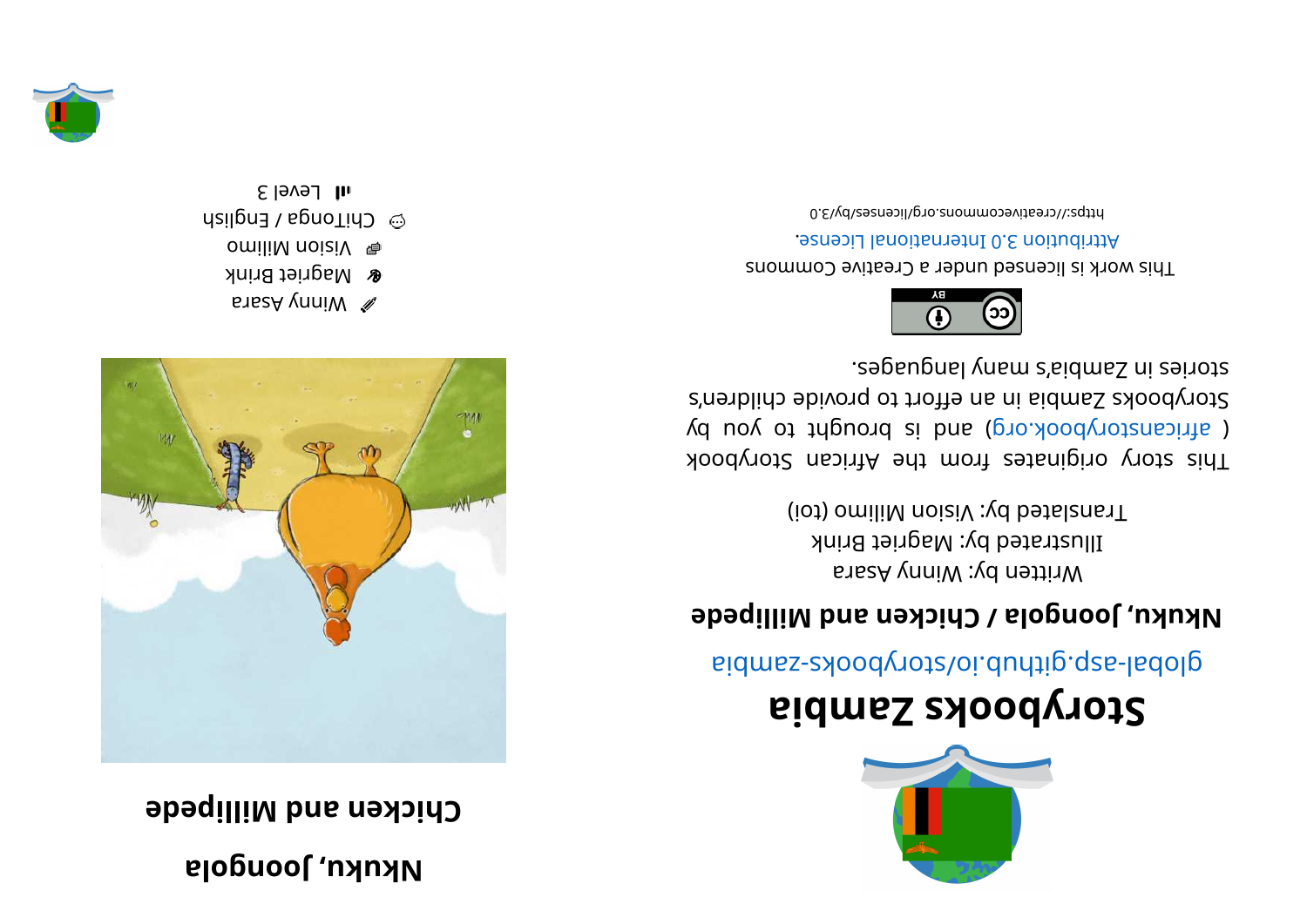

Nkuku a joongola zyakalikumvwana. Nokuba boobo bakalikuyanda kuzundana bunji bwaziindi. Bumwi buzuba bakayeeya kuti baume bbola kutegwa bazyibe kuti mukali nguni akati kabo.

• • •

Chicken and Millipede were friends. But they were always competing with each other. One day they decided to play football to see who the best player was.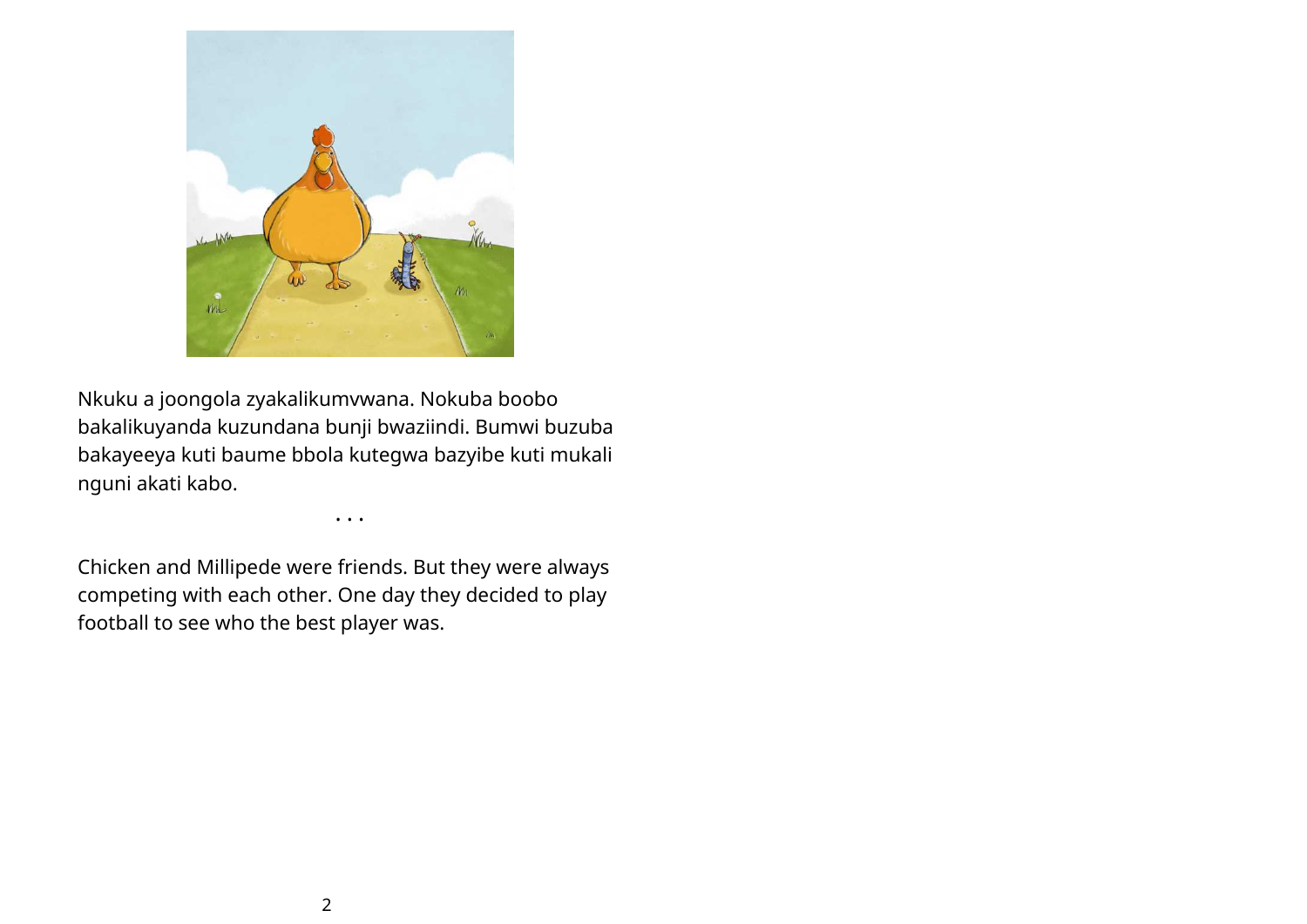

bbakelela Inkuku. Inkuku yakatalika kulimvwa kutyompwa. kule, pesi joongola lyakaindilizya kubbakela aaka joongola lyakali kweendesya. Nkuku yakabbakela bbola bakatalika musobano wabo. Nkuku yakali kweenda, pele Bakaunka nkobasobanina bbola yamaulu mpoona

 $\bullet\quad\bullet\quad\bullet$ 

Grumpy. far, but Millipede kicked further. Chicken started to feel Chicken was fast, but Millipede was faster. Chicken kicked They went to the football field and started their game.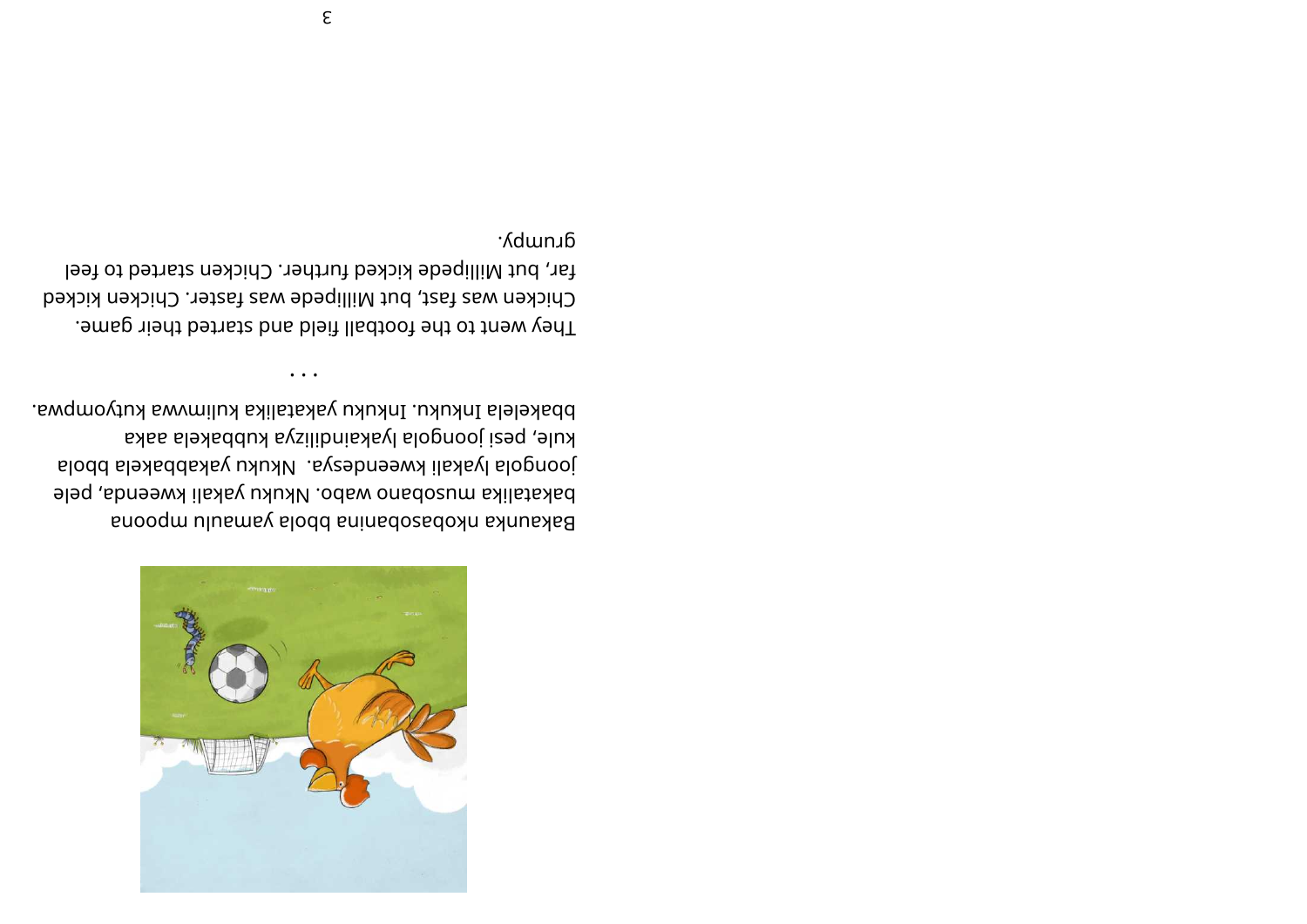

Bakayanda kuti baume mapenaauti. Joongola nguwasanguna kuya mugoolo. Inkuku yakanywisya biyo bbola yomwe. Mpoonya ono cakasika ciindi cakuti inkuku ayalo ijate bbola mugoolo.

• • •

They decided to play a penalty shoot-out. First Millipede was goal keeper. Chicken scored only one goal. Then it was the chicken's turn to defend the goal.



Kuzwa ciindi eeco, majoongola alimwi ankuku tazilyatani. • • •

From that time, chickens and millipedes were enemies.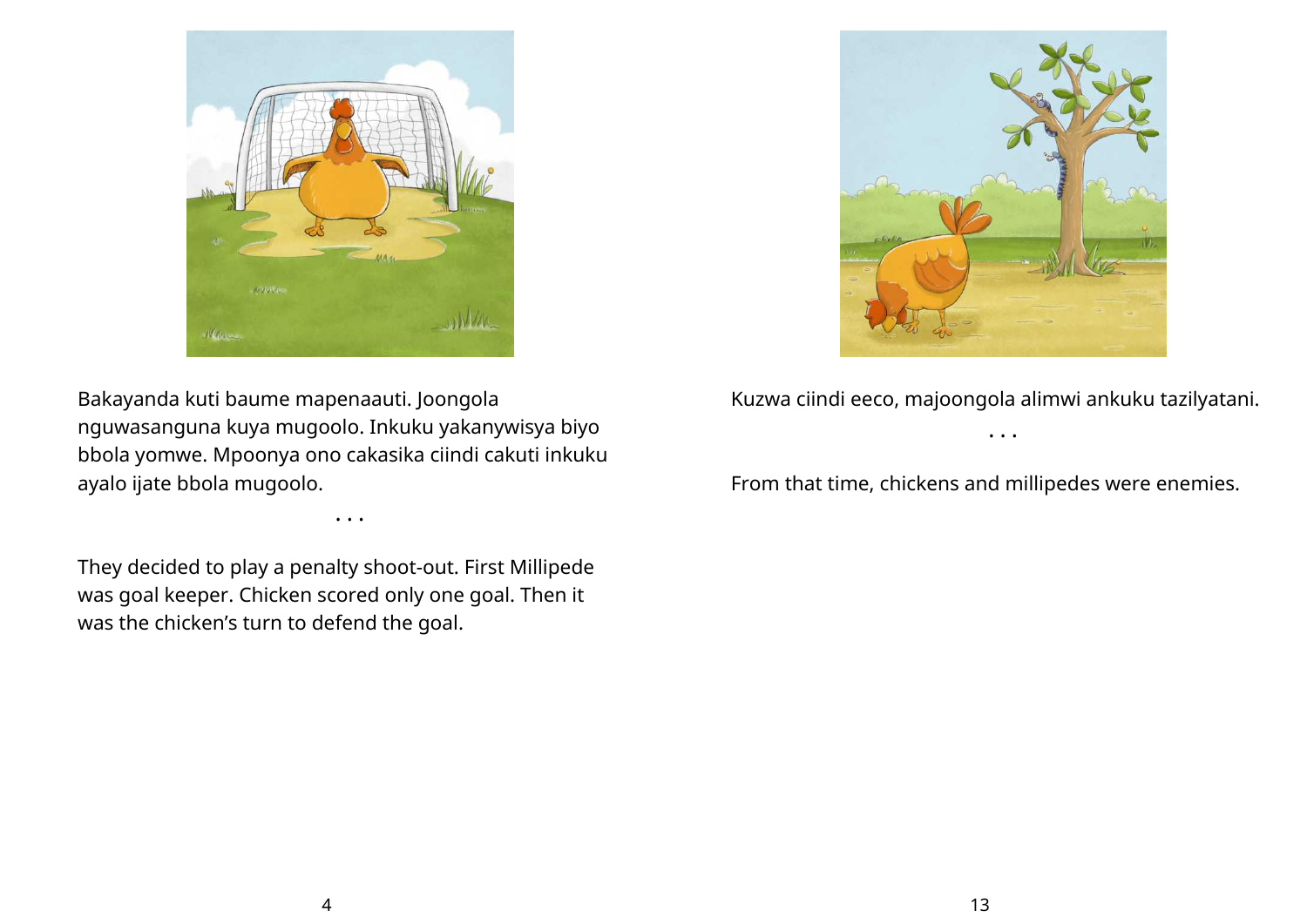

. abiwm swsux alognooj aloxay iwil alixizux uxuxn aloxaxaY el el el es aku mee wsakab ana w mai w mil <sup>a</sup> al ognooj ani ynaB kutanta mucisamu akuyuba.

• • •

Chicken coughed until she coughed out the millipede that was in her stomach. Mother Millipede and her child crawled up a tree to hide.



alognool . aysiwynuxa alodd alexaddiixaw alognooj $$ ewt um makan muwisya bongola wakayuunya ayata wa aysiwynaka warootna alognooj oylea. aysiwynuka alodd . <del>o</del>wnaso oloopam

eht belddinb ebeqilliM .beroze ban all ad eht bekilli M bell and scored. Millipede headed the ball and scored. . sl sog evit berose ebeqilli M

• • •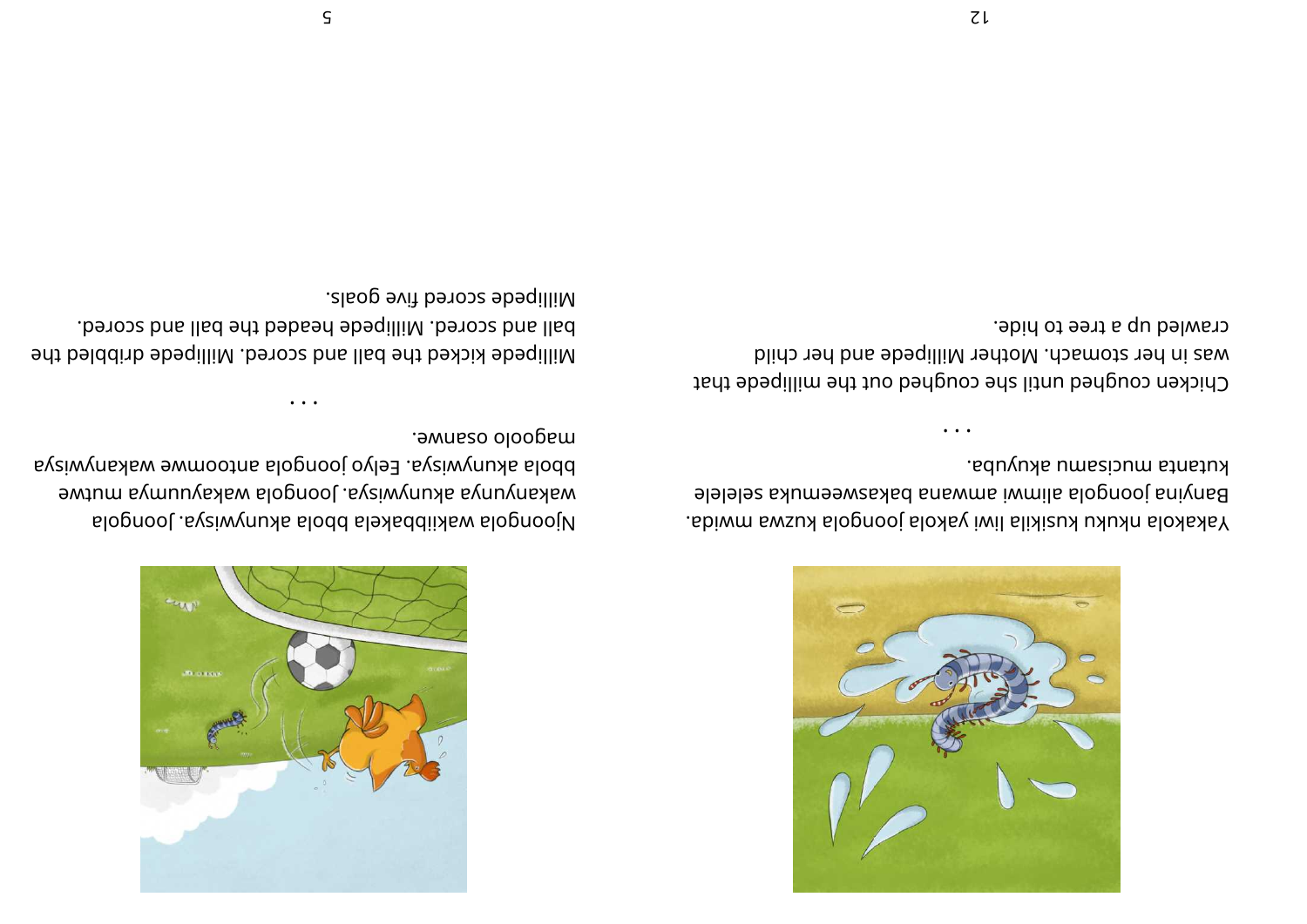

Nkuku yakanyema akaambo kakuzundwa. Yakazundwa cibyaabi. Joongola wakagwetemuka kuseka mweenzinyina akaambo kambuli mbwaakalikulibonya ameso.

• • •

Chicken was furious that she lost. She was a very bad loser. Millipede started laughing because his friend was making such a fuss.



Inkuku limwi yakatimfuka, "vuuu," mpoonya yamena alimwi akuswida. Alimwi yakakola alimwi yakeesyamuka, utesyeee! Joongola lyakalikusesemya! Kamunyongana kanunko, takali kakusobanina pe.

• • •

Chicken burped. Then she swallowed and spat. Then she sneezed and coughed. And coughed. The millipede was disgusting!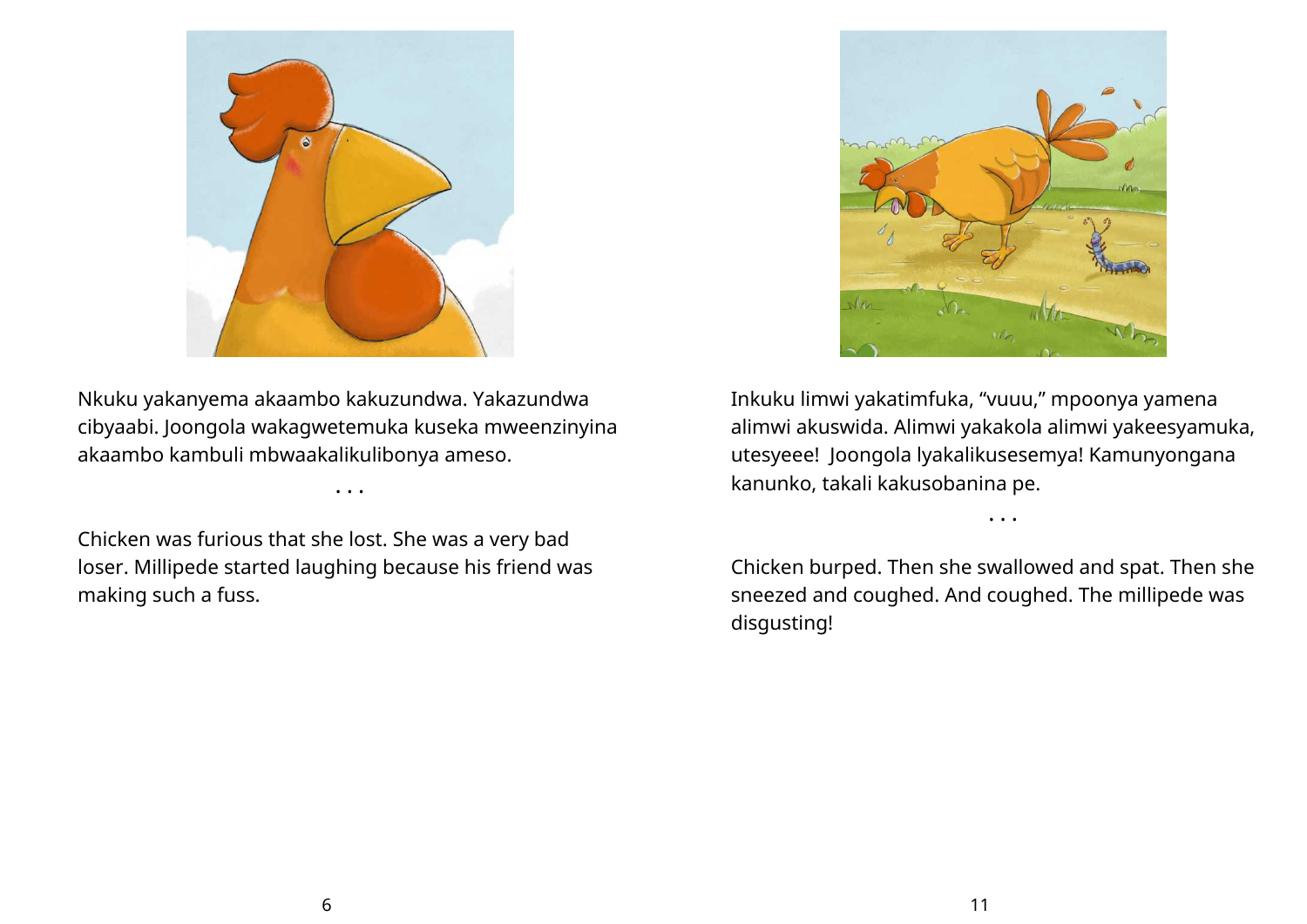

kumvundankwa kumoyo. mukanwa. Inkuku yakatalika kumwa bubi, slidux squxs iwmils idsx sysa iwmsx oxnunsx sdmsdsls slopnooisM .slopnooi snivnad sxomosnoqmsxa8 "inɓueeuewm ənəəbue kz oye kz nzn bu e ksələg

taste. Chicken began to feel ill. child!" Millipedes can make a bad smell and a terrible Mother Millipede shouted, "Use your special power my



akumumena joongola. omolum slujskey synooqm uxuxly smoluskey

swallowed the millipede. Chicken was so angry that she opened her beak wide and